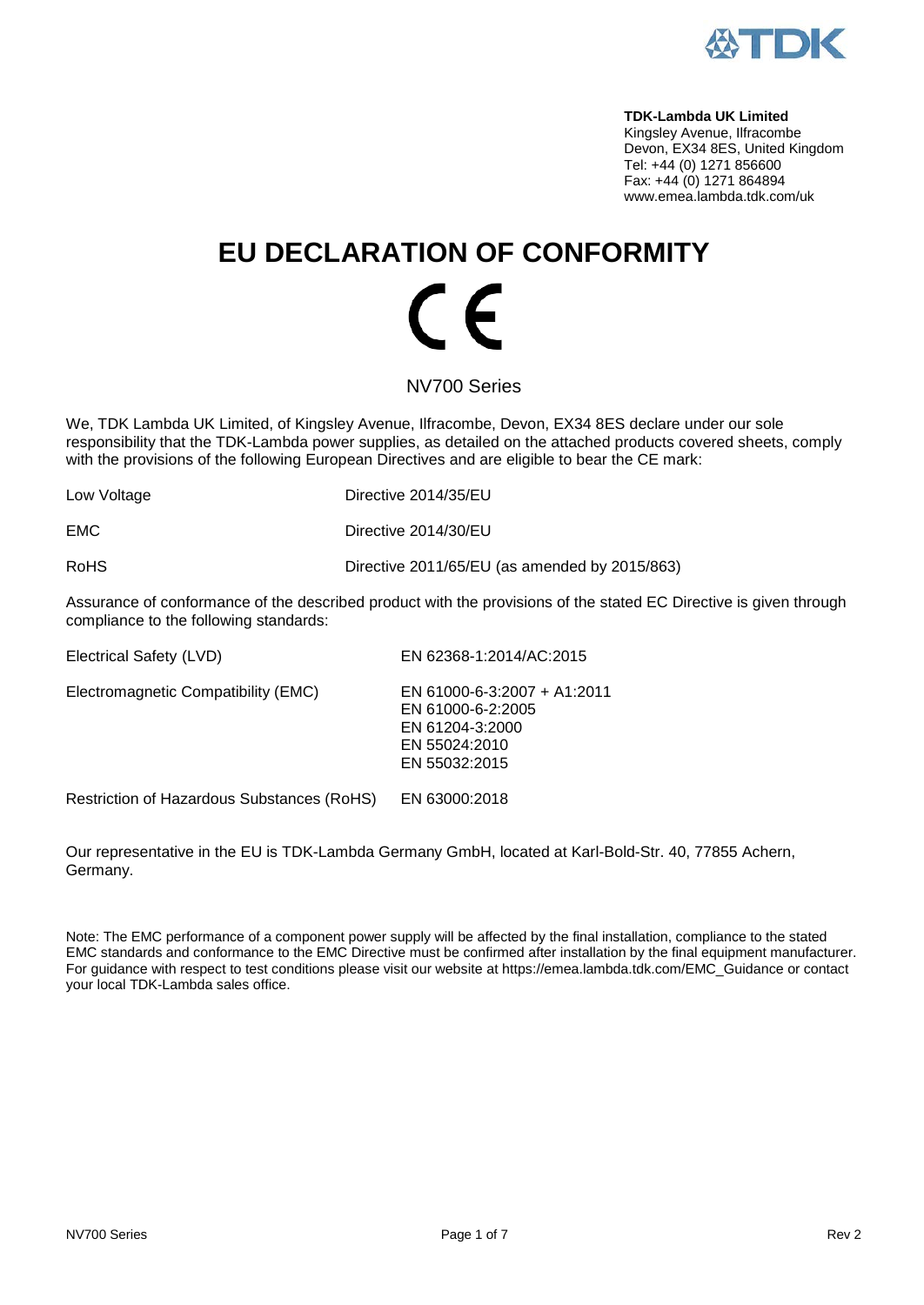

**TDK-Lambda UK Limited**  Kingsley Avenue, Ilfracombe Devon, EX34 8ES, United Kingdom Tel: +44 (0) 1271 856600 Fax: +44 (0) 1271 864894 www.emea.lambda.tdk.com/uk

# **UK DECLARATION OF CONFORMITY**

# UK

NV700 Series

We, TDK Lambda UK Limited, of Kingsley Avenue, Ilfracombe, Devon, EX34 8ES declare under our sole responsibility that the TDK-Lambda power supplies, as detailed on the attached products covered sheets, comply with the provisions of the following European Directives and are eligible to bear the UKCA mark:

Electrical Equipment (Safety) Regulations 2016

Electromagnetic Compatibility Regulations 2016

Restriction of the Use of Certain Hazardous Substances in Electrical & Electronic Equipment Regulations 2012

Assurance of conformance of the described product with the provisions of the stated UK Regulation is given through compliance to the following standards:

Electrical Safety EN 62368-1:2014/AC:2015 Electromagnetic Compatibility (EMC) EN 61000-6-3:2007 + A1:2011 EN 61000-6-2:2005 EN 61204-3:2000 EN 55024:2010 EN 55032:2015 Restriction of Hazardous Substances (RoHS) EN 63000:2018

Note: The EMC performance of a component power supply will be affected by the final installation, compliance to the stated EMC standards and conformance to the EMC Regulation must be confirmed after installation by the final equipment manufacturer. For guidance with respect to test conditions please visit our website [https://emea.lambda.tdk.com/EMC\\_Guidance](https://emea.lambda.tdk.com/EMC_Guidance) or contact your local TDK-Lambda sales office.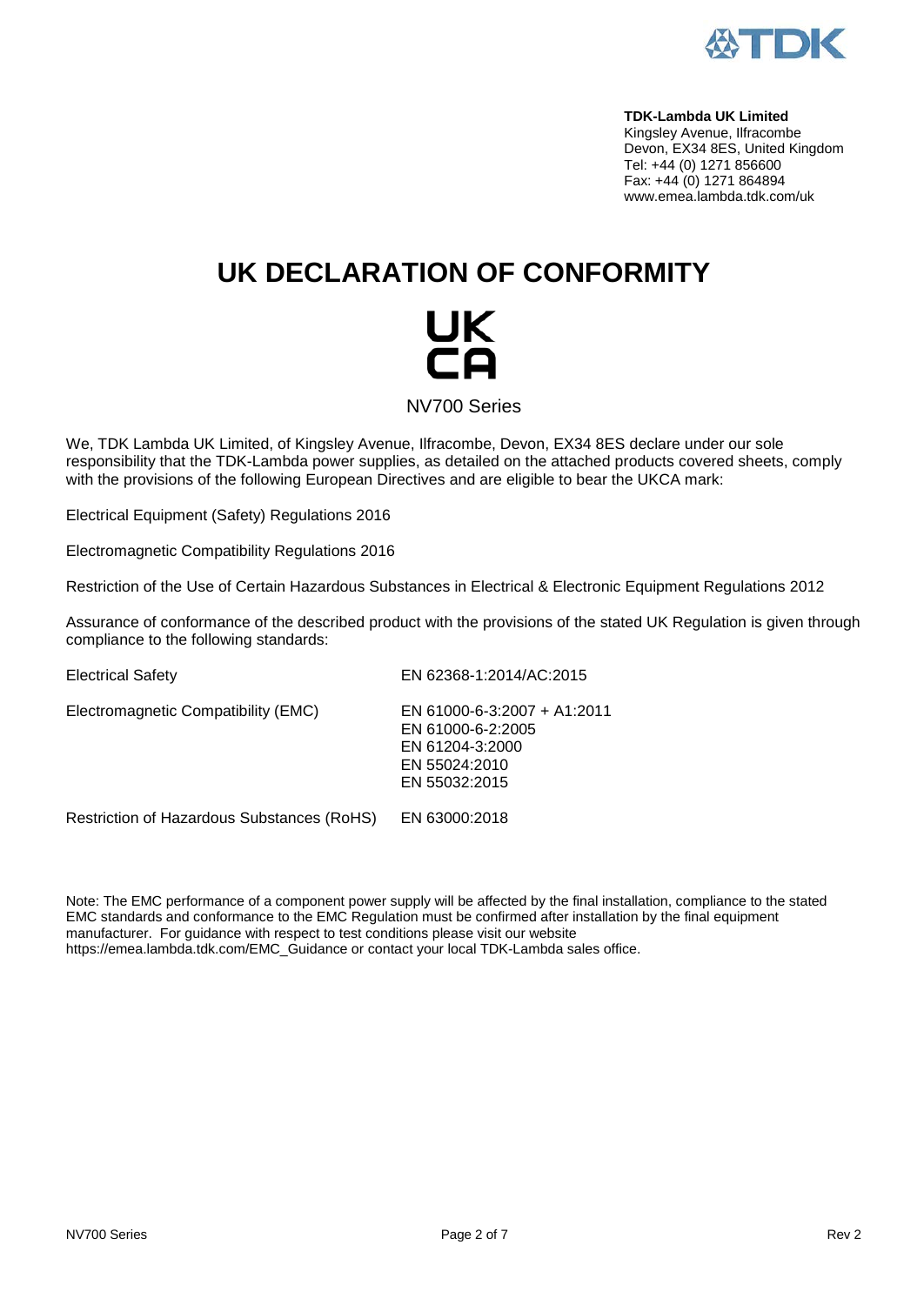

### **NV700 Series Products Covered**

#### **Unit Nomenclature:**

RA-PFC-001 consists of the main PFC Converter without any NV700 modules fitted.

NV700 models as described below:

Units may be marked with a Product Code: K7x or NV7x where x may be up to any six letters and/or numbers 0 to 9.

Unit Configuration (Description) Code may be prefixed by NS # followed by / or - (where # may be any characters indicating non-safety related model differences).

Unit Configuration (Description) Code:

a) NV-700x or NV7x (these models are identical)

where  $x = H$  for high hold-up or blank for standard hold up

b) followed by: S, C or U

| where | - S | $=$ | Forward airflow, standard fan                  |
|-------|-----|-----|------------------------------------------------|
|       | С   | $=$ | Customer air, fan not fitted                   |
|       |     | $=$ | Customer air, fan not fitted, cover not fitted |

c) followed by: S or I

| where | -S | -<br>- | Screw input terminals |
|-------|----|--------|-----------------------|
|       |    |        | <b>IEC</b> input      |

| d) | followed by: S, M, L, R, or T |  |
|----|-------------------------------|--|
|    |                               |  |

| S | $=$ | Standard Leakage (Class B Filter) |
|---|-----|-----------------------------------|
| м | $=$ | Medium Leakage                    |
|   | $=$ | Low Leakage                       |
| R | $=$ | Reduced Leakage                   |
|   | $=$ | Tiny Leakage                      |
|   |     |                                   |

Unit configuration may be given using the above code and/or by the option description. The input terminal type (screw or IEC) may alternatively be determined by examination of the unit.

e) optionally followed by: EN#V, EN\*V, IN#V, IN\*V, ES#V, ES\*V, IS#V, IS\*V.

| where | FN#V | $=$ | AC good, global module good, PSU enable, 5-5.5V, 2A standby output    |
|-------|------|-----|-----------------------------------------------------------------------|
|       | EN*V | $=$ | AC good, global module good, PSU enable, 12-13.5V, 1A standby output  |
|       | IN#V | $=$ | AC good, global module good, PSU inhibit, 5-5.5V, 2A standby output   |
|       | IN*V | $=$ | AC good, global module good, PSU inhibit, 12-13.5V, 1A standby output |
|       | ES#V | $=$ | AC good, PSU enable, 5-5.5V, 2A standby output                        |
|       | ES*V | $=$ | AC good, PSU enable, 12-13.5V, 1A standby output                      |
|       | IS#V | $=$ | AC good, PSU inhibit, 5-5.5V, 2A standby output                       |
|       | IS*V | $=$ | AC good, PSU inhibit, 12-13.5V, 1A standby output                     |
|       |      |     |                                                                       |

where # represents the standby output voltage and is in the range 5 to 5.5V where \* represents the standby output voltage and is in the range 12-13.5V

The Global Options Inhibit and Enable functions permit the customer to turn off or on the main psu outputs and the fan. The standby supply is for use by the customer and provides an SELV output that continues to operate when all the main psu outputs have been turned off using the Inhibit or Enable functions. All the functions of the Global Option pass through a single 8 way PWB socket and are all rated SELV.

#### Modules:

Up to 4 of the following modules types may be fitted:

|    | @Β                               |
|----|----------------------------------|
| or | @C                               |
| -- | $\bigcirc$ $\bigcirc$ $\bigcirc$ |

or @CM<br>or @BH @BH

where @ is the output voltage of the module and is within the range given in the single output module table.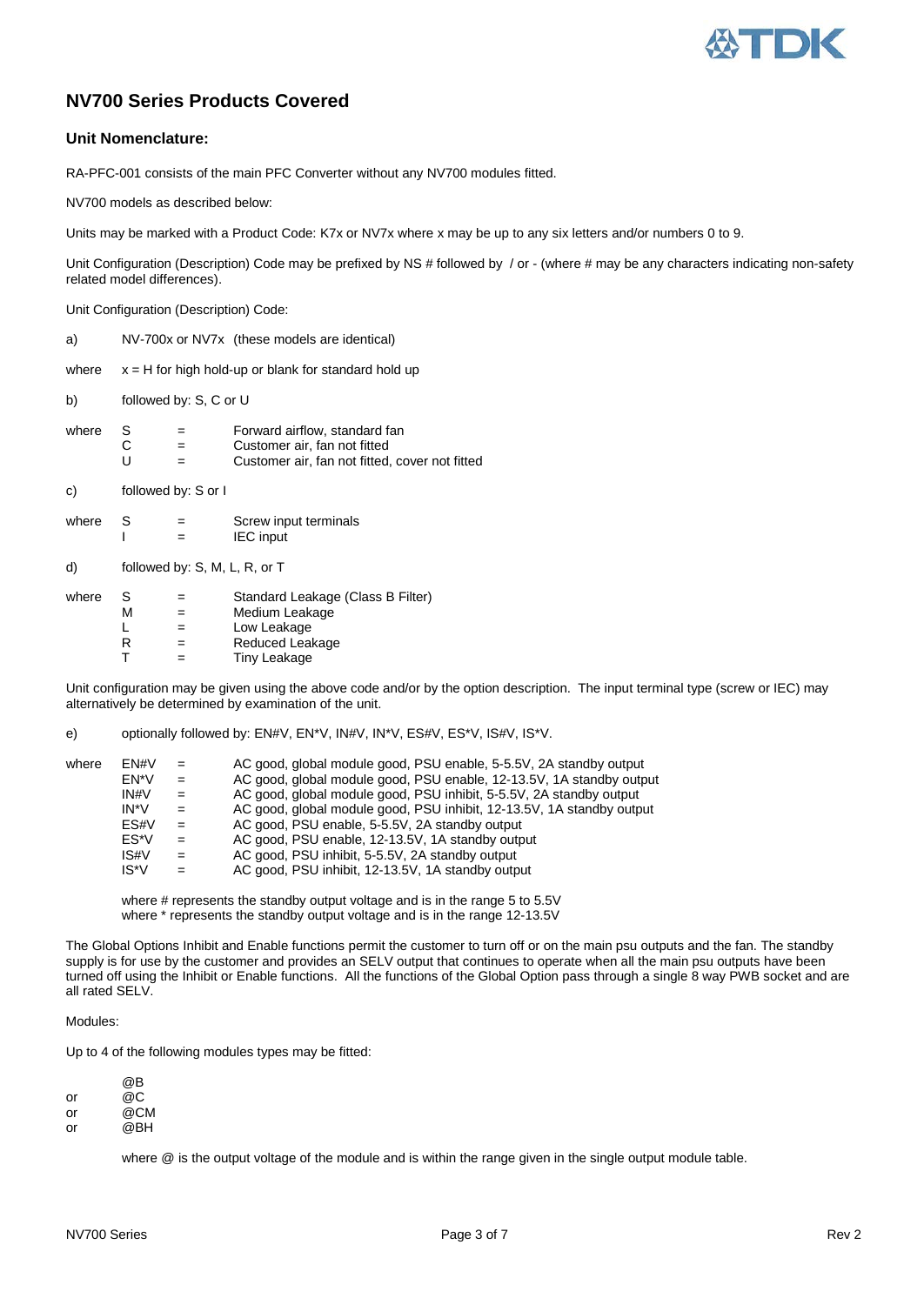

#### or @/#DB or @\_#DB

where @ is the output voltage of channel 1 and # is the output voltage of channel 2 of the module. Voltages are within the range given in the DB module tables.

#### or @/#DA or @\_#DA

where  $@$  is the output voltage of channel 1 and  $#$  is the output voltage of channel 2 of the module. Voltages are within the range given in the DA module tables. Only 1 DA module may be fitted.

#### or B/S or B\_S

where B/S indicates that a blanking plate is fitted in place of a module.

The following nomenclature may optionally be used for outputs connected in series: (Note that outputs may be connected in series even when this nomenclature is not used)

@BB or @ BHB or @BBH or @BHBH or @CC or @CCM

where @ is the total voltage of any two B, BH, C or CM modules connected in series.

#### or @/#BDB or @\_#BDB or @BHDB

where @ is the total series voltage of any B or BH module and DB module channel 1. # is the output voltage of the DB module channel 2. Voltages for # are within the range given in the DB module tables.

#### or @HDB

where @ is the total series voltage of any DB module channel 1 and channel 2.

For all outputs connected in series:

Permissible min. value for @ is given by summing the min. voltage ratings of the outputs connected in series. Permissible max. value for @ is given by summing the max. voltage ratings of the outputs connected in series.

Custom Models:

Model: NV-700 RSS IN5V 12BH 12BH Maximum outputs: 12.5V, 20A; 12.5V, 20A (total power 500W max.) Maximum ambient: 65°C with 2.5%/°C derating of total power and module current above 50°C Orientations: Horizontal with chassis lowest, on either side or vertical with the airflow upwards. Comments: PSU has reverse air.

Model: NV-700 CSS ES5V 12C (NV722DCC and NV7Y019T) Maximum output: 12V, 37.5A (peak power rating as given in electrical and thermal ratings section on following page) Maximum ambient: 65°C with 2.5%/°C derating of total power and module current above 50°C Orientations: Horizontal with chassis lowest, on either side or vertical with the airflow upwards.

#### Output Interface Assembly:

One of the following output interface assemblies may optionally be fitted:

**Wxxx** 

where xxx is a number between 001 and 999. These assemblies attach to the module output(s) and contain circuitry providing one or more of the following: current sharing, reduced current limit, fusing, sequencing, diode or-ing, module good, filtering, connectors or terminal blocks for outputs or signaling purposes, indicator lamps or LEDs.

Documentation to be made available to the customer detailing ratings of all assembly outputs.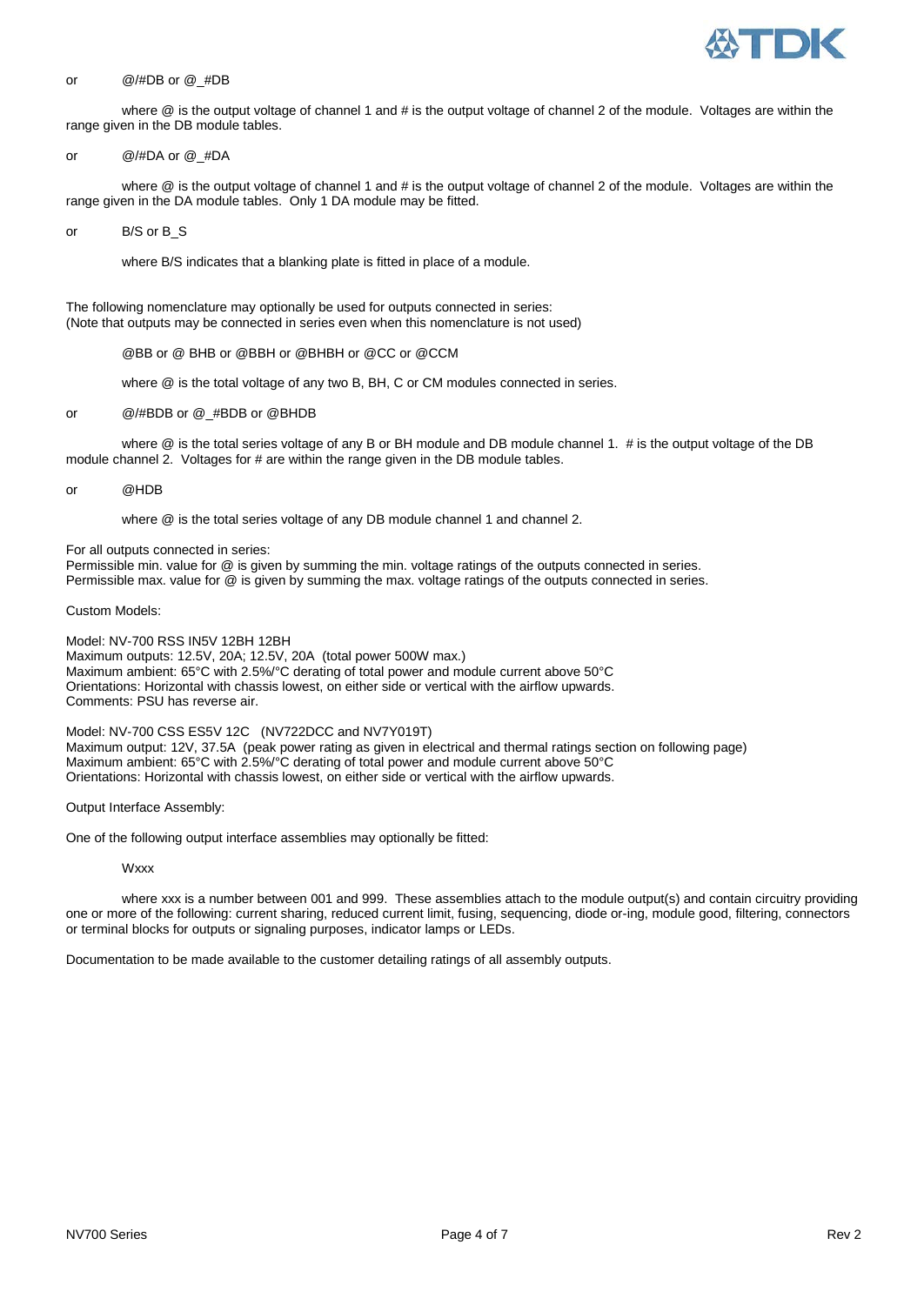

#### ELECTRICAL AND THERMAL RATINGS

| Nominal Input Voltage | 100 - 240 Vac  |
|-----------------------|----------------|
| Input Voltage Range   | 90 - 264 Vac # |
| Input Frequency Range | 47 - 440 Hz    |
| Maximum Input Current | 11 A rms       |

# Subject to limitations, see table below.

| Code | Cooling Option                  | Input Voltage)<br>Range (Vac) | Total output<br>power (W)                              | Maximum<br>ambient $(^{\circ}C)$ | Derating                    |
|------|---------------------------------|-------------------------------|--------------------------------------------------------|----------------------------------|-----------------------------|
| S    | Forward airflow<br>standard fan | $90 - 99.9$                   | 700W continuous<br>(850W peak if<br>700W average #)    | 65                               | 2.5% per $°C$<br>above 45°C |
| S    | Forward airflow<br>standard fan | $100 - 149.9$                 | 700W continuous<br>(850W peak if<br>700W average #)    | 65                               | 2.5% per $°C$<br>above 50°C |
| S    | Forward airflow<br>standard fan | 150 - 264                     | 1150W continuous<br>(1450W peak if<br>1150W average #) | 65                               | 2.5% per $°C$<br>above 45°C |
|      | $\sim$ $\sim$ $\sim$ $\sim$     |                               |                                                        |                                  |                             |

C, U Customer air Refer to Customer Air Cooling section for details fan not fitted

Global Option standby outputs (12-13.5V at 1A or 5-5.5V at 2A) should not be included when calculating total PSU output power. The total output power, module output currents and Global Option output currents are derated by the given value. # The PSU may output the given peak power for up to 10 seconds providing that the average power from the PSU does not exceed the stated value.

Global Options with output voltages between 5.01 and 5.5V have their max. output current linearly derated from 2A at 50°C ambient to 1.4A at 65°C ambient.

Permitted orientations: Horizontal with chassis lowest, on either side or vertical with the airflow upwards.

Single Output Modules:

| Module    | Nominal<br>Voltage (V) | Voltage<br>Range $(V)$ # | Max. Current                                   |
|-----------|------------------------|--------------------------|------------------------------------------------|
| B         | 3.3 <sub>2</sub>       | $3.135 - 3.6$            | 40A                                            |
|           | 5                      | $4.75 - 5.5$             | $4.75 - 5.0V$ : 40A                            |
|           |                        |                          | 5.0 - 5.5V: Linearly derate from 40 to 36A     |
|           | 8                      | $7 - 9$                  | 7 - 8V: 22.5A                                  |
|           |                        |                          | 8 - 9V: Linearly derate from 22.5 to 20A       |
|           | 12                     | $12 - 15.5$              | 12 - 12.5V: 19.5A                              |
|           |                        |                          | 12.5 - 15.5V: Linearly derate from 19.5 to 15A |
|           | 24                     | $24 - 28$                | 24V: 10A                                       |
|           |                        |                          | 24 - 28V: Linearly derate from 10 to 8A        |
| <b>BH</b> | 12                     | $12 - 15.5$              | 12 - 12.5V: 20A                                |
|           |                        |                          | 12.5 - 15.5V: Linearly derate from 20 to 15.5A |
|           | 24                     | $24 - 28$                | 24V: 10A                                       |
|           |                        |                          | 24 - 28V: Linearly derate from 10 to 8.5A      |
| C & CM 12 |                        | $12 - 13.2$              | 12V: 37.5A. Derated to 450W above 12V          |
|           | 16                     | 15 - 17.6                | 15 - 16V: 28.12A. Derated to 450W above 16V    |
|           | 24                     | $24 - 26.4$              | 24V: 18.75A. Derated to 450W above 24V         |
|           | 30                     | $27 - 32$                | 27V: 16.67A. Derated to 450W above 27V         |

C & CM modules may output up to 600W for up to 10 seconds providing that the average power from the module does not exceed 450W.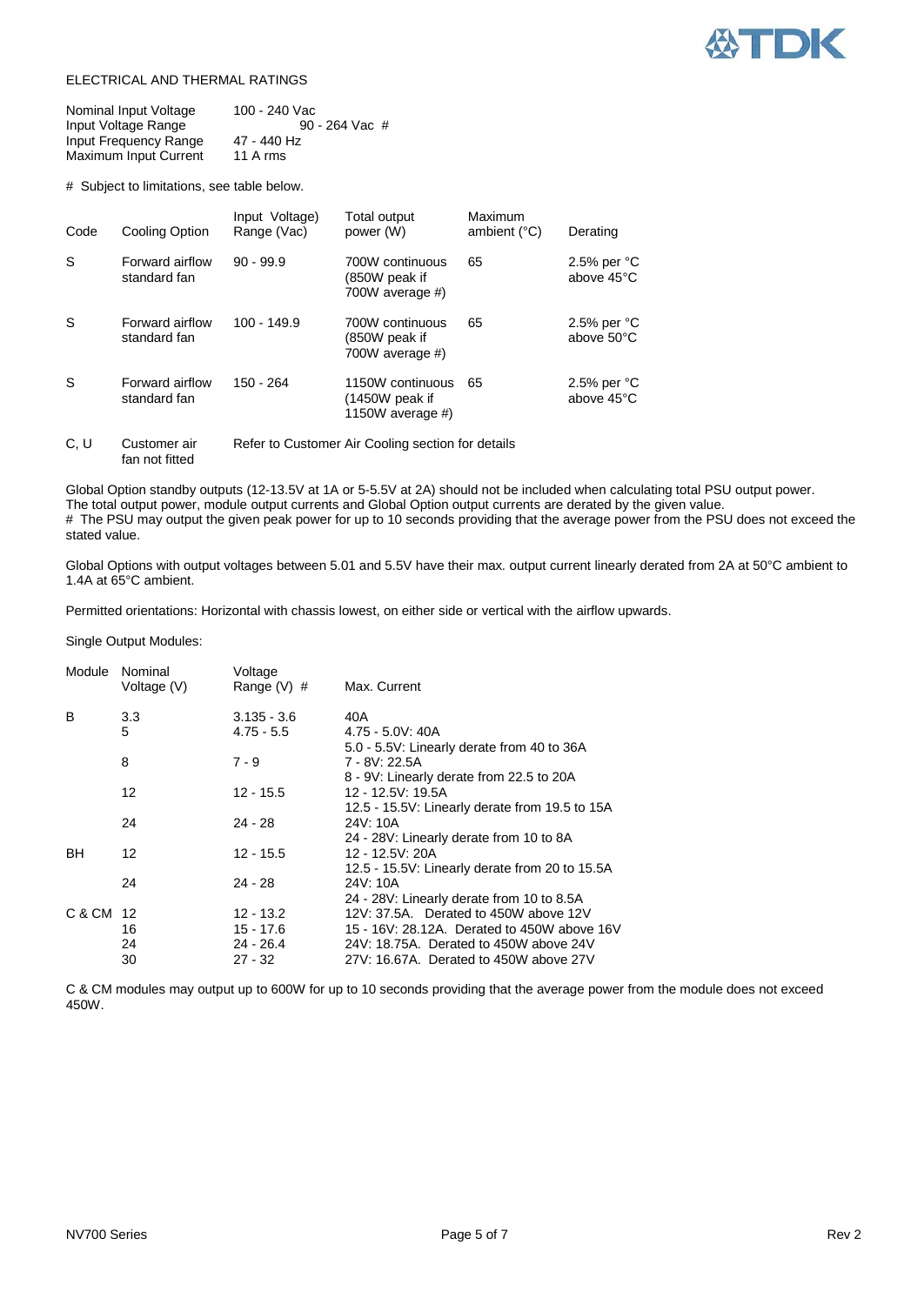

Dual Output Modules:

Dual Output Modules, Output 1

| Module | Nominal<br>Voltage (V) | Voltage<br>Range $(V)$ # | Max. Current                                 |
|--------|------------------------|--------------------------|----------------------------------------------|
| DA     | 12                     | 12.25                    | ЗA                                           |
| DB     | 3.3                    | $3.135 - 3.6$            | 25A                                          |
|        | 5                      | $4.75 - 5.5$             | 25A                                          |
|        | 6                      | $5.5 - 6.5$              | 25A                                          |
|        | 12                     | $12 - 15.5$              | 12 - 12.5V: 13A                              |
|        |                        |                          | 12.5 - 15.5V: Linearly derate from 13 to 10A |
|        | 24                     | $24 - 28$                | 24 - 25V: 7A                                 |
|        |                        |                          | 25 - 28V: Linearly derate from 7 to 6A       |

#### Dual Output Modules, Output 2

| Module | Nominal<br>Voltage (V) | Voltage<br>Range $(V)$ # | Max.<br>Current(A) | Max.<br>Power(W) |
|--------|------------------------|--------------------------|--------------------|------------------|
| DA     | 12                     | $(-)11.6 - (-)11.9$      |                    | 11.9             |
| DB     | 5                      | $3.3 - 6$                | 10                 | 60               |
|        | 12                     | $7 - 15.5$               | 5                  | 60               |
|        | 24                     | $24 - 32$                | 2                  | 50               |

# Voltage measured at the module power terminals. This voltage must not be exceeded when remote sense is used. DB modules with 6V nominal channel 1 derated as follows:

| Ch.1 : 5.5 - 6V                                                            | $Ch.1 + Ch.2 : 195W$ total.                         |
|----------------------------------------------------------------------------|-----------------------------------------------------|
| $\bigcap_{n=1}^{\infty}$ $\bigcap_{n=1}^{\infty}$ $\bigcap_{n=1}^{\infty}$ | $C_{h}$ $A$ $C_{h}$ $A$ $A$ $B$ $C_{h}$ $A$ $C_{h}$ |

Ch.1 : 6.01 - 6.5V Ch.1 + Ch.2 : 170W total.

The DB module may be used with output 1 up to 24V at 8.3A and output 2 up to 16V at 3.13A provided the ambient temperature does not exceed 42°C.